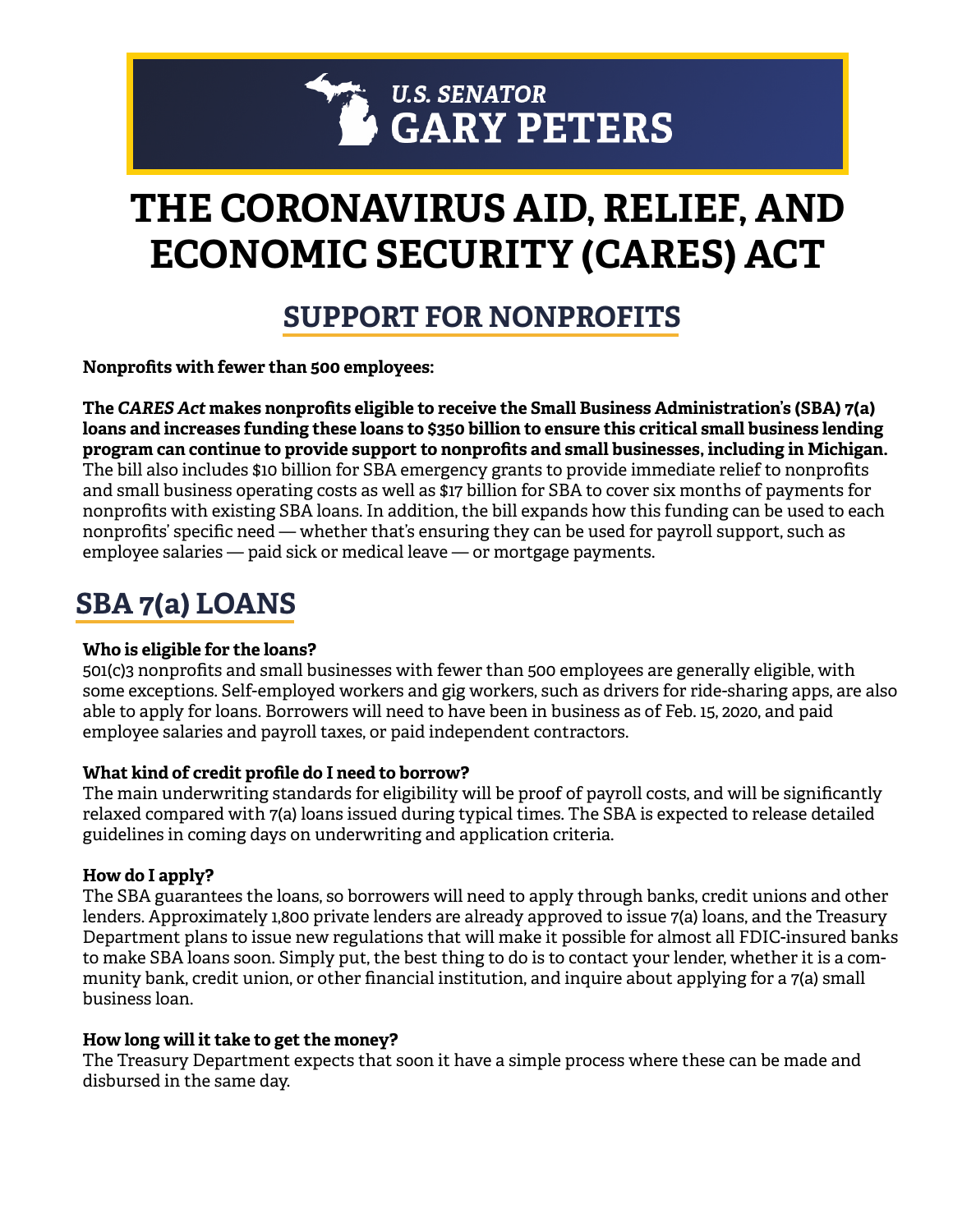

#### **How much money can I apply for?**

The legislation raises the maximum 7(a) loan amount to \$10 million from \$5 million, and instructs lenders to determine the proper loan amount by using a formula that takes into account a business's past payroll expenses. The bill also sets the maximum interest rate for these loans at 4% and allows borrowers to defer payments for six months to a year.

#### **What if I can't repay the loan?**

There is a loan forgiveness component included in the bill for businesses that retain their workers or rehire ones that were laid off. Those businesses would be eligible for forgiveness on portions of their loans used for certain costs—including payroll, rent payment, mortgage obligations and utilities—that are incurred during an 8-week period starting on the loan's origination date. The amount of forgiveness will take into account the number of workers retained or rehired. **Nonprofits can use 7(a) loans for payroll for two months and have the loan forgiven.**

**Nonprofits with 500-10,000 employees:**

# **THE EXCHANGE STABILIZATION FUND**

The *CARES Act* includes nonprofits with between 500-10,000 employees in the Exchange Stabilization Fund. The bill provides an additional \$500 billion to Treasury's Exchange Stabilization Fund to provide loans, loan guarantees, and other investments, distributed as follows:

(1) Direct lending, including:

a. \$50 billion for passenger air carriers;

b. \$8 billion for cargo air carriers; and

c. \$17 billion for businesses important to maintaining national security.

 (2) \$425 billion for loans, loan guarantees, and investments in support of the Federal Reserve's lending facilities to eligible businesses, states, and municipalities. Federal Reserve 13(3) lending is a critical tool that can be used in times of crisis to help mitigate extraordinary pressure in financial markets that would otherwise have severe adverse consequences for households, businesses, and the U.S. economy. Nonprofits can access this pot of money.

#### **Support for Nonprofits of Any Size:**

# **ECONOMIC INJURY DISASTER LOANS AND EMERGENCY ECONOMIC INJURY GRANTS**

The *CARES Act* includes \$10 billion in funding for a provision to provide an advance of \$10,000 to nonprofits and small businesses that apply for an SBA economic injury disaster loan (EIDL) within three days of applying for the loan. EIDLs are loans of up to \$2 million that carry interest rates up to 2.75 percent for nonprofits and up to 3.75 percent for companies , as well as principal and interest deferment for up to 4 years. The loans may be used to pay for expenses that could have been met had the disaster not occurred, including payroll and other operating expenses.

The EIDL grant does not need to be repaid, even if the grantee is subsequently denied an EIDL, and may be used to provide paid sick leave to employees, maintaining payroll, meet increased production costs due to supply chain disruptions, or pay business obligations, including debts, rent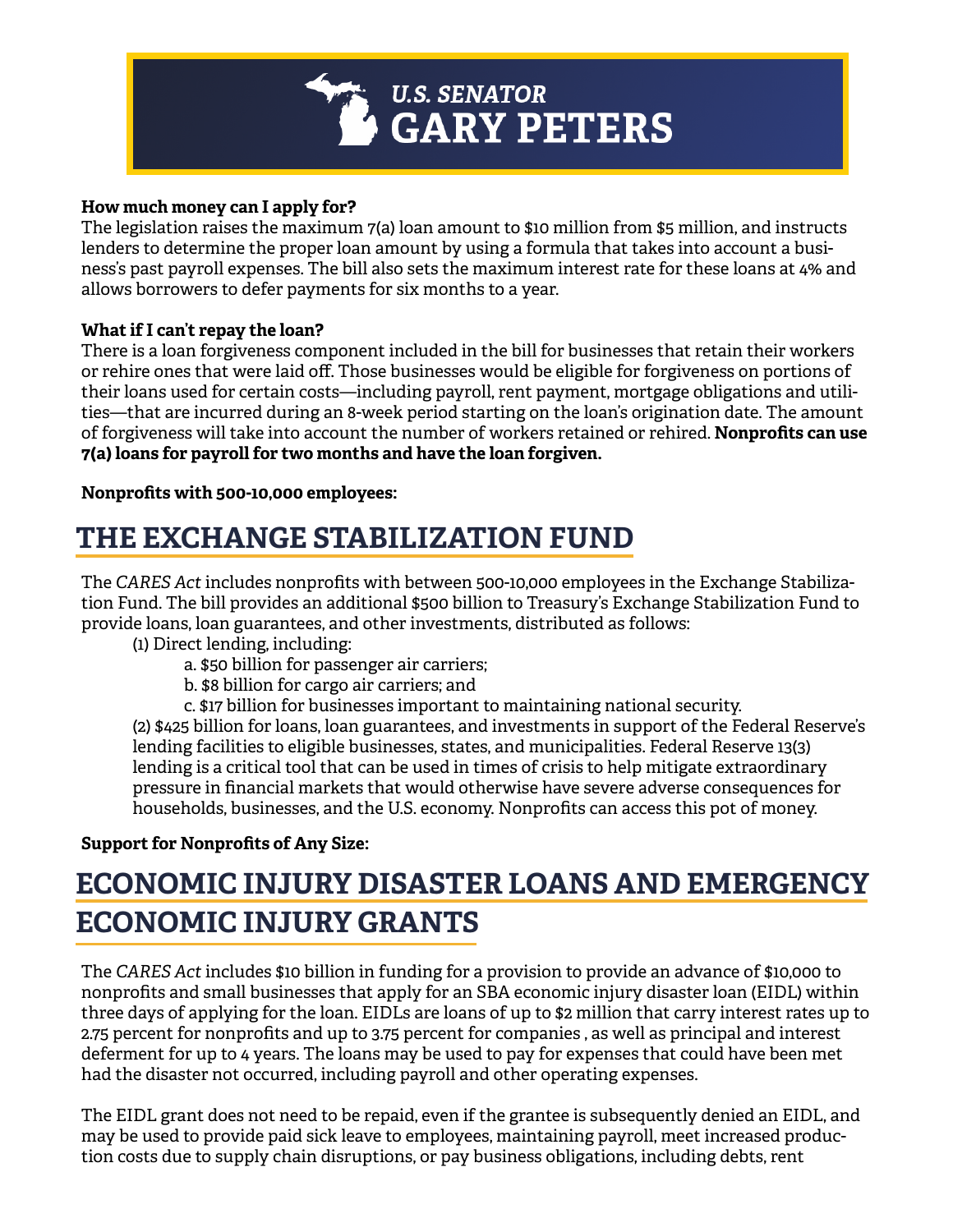

 and mortgage payments. Eligible grant recipients must have been in operation on January 31, 2020. The grant is available to nonprofits, small businesses, proprietors and independent contractors, tribal businesses, as well as cooperatives and employee-owned businesses.

You can apply for EIDL loans and Emergency Economic Injury Gran[ts here.](https://www.sba.gov/funding-programs/disaster-assistance)

### **EMERGENCY UNEMPLOYMENT RELIEF**

Allows self-funded nonprofits to be reimbursed for half their incurred unemployment benefit costs through December 31, 2020.

#### **Benefits for Donors:**

### **CHARITABLE DEDUCTIONS**

Non-itemizers: Currently, only people who itemize their taxes can claim charitable deductions. The *CARES Act* will allow non-itemizers a one-time, above-the-line deduction, up to \$300 in cash giving for the 2020 tax year.

Itemizers: The bill will suspend the normal limit on deductions for contributions for 2020. It will increase the limit from 50 percent of adjusted gross income (AGI) or 60 percent for cash too 100%. For corporations, the limit is ordinarily 10 percent of AGI, now increased to 25 percent for 2020. Food donations from corporations would be available to 25 percent, up from the current 15 percent cap.

#### **Additional Unemployment and Work Share Resources:**

### **PANDEMIC UNEMPLOYMENT ASSISTANCE**

If you are a self-employed worker or do not have a long enough work history to qualify for regular state unemployment insurance, you may now be eligible for federal Pandemic Unemployment Assistance thanks to provisions I secured in the *CARES Act*. You may even be able to receive benefits retroactively if you lost pay due to Coronavirus after it was declared a public health emergency declared on January 27, 2020.

Examples of workers eligible for Pandemic Unemployment Assistance include:

- **O** Independent contractors
- Gig economy or freelance workers
- Small business owners
- **O** Temporary or seasonal workers
- Workers who have just started or were about to start a job